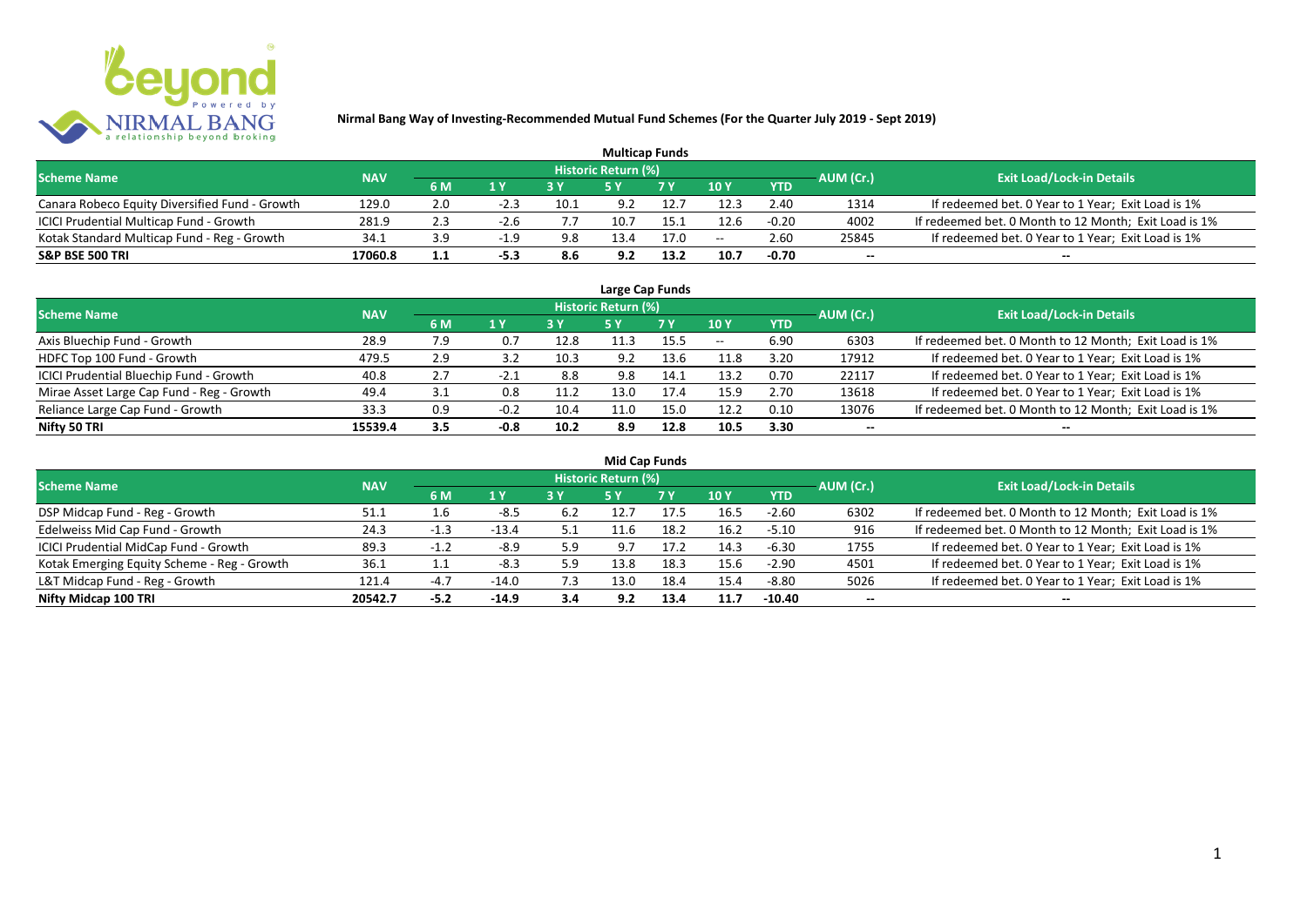

| Large & Midcap                                   |            |        |                         |     |                            |      |      |            |           |                                                    |  |  |  |
|--------------------------------------------------|------------|--------|-------------------------|-----|----------------------------|------|------|------------|-----------|----------------------------------------------------|--|--|--|
| <b>Scheme Name</b>                               | <b>NAV</b> |        |                         |     | <b>Historic Return (%)</b> |      |      |            | AUM (Cr.) | <b>Exit Load/Lock-in Details</b>                   |  |  |  |
|                                                  |            | 6 M    | $\mathbf{A} \mathbf{V}$ |     |                            | 7 V  | 10Y  | <b>YTD</b> |           |                                                    |  |  |  |
| Canara Robeco Emerging Equities - Growth         | 87.4       | $-0.4$ | $-9.2$                  | 9.4 | 14.8                       | 21.0 | 19.3 | -1.80      | 4929      | If redeemed bet. 0 Year to 1 Year; Exit Load is 1% |  |  |  |
| Invesco India Growth Opportunities Fund - Growth | 32.4       |        |                         | 9.3 | 11.1                       |      | 12.7 | $-1.20$    | 1539      | If redeemed bet. 0 Year to 1 Year; Exit Load is 1% |  |  |  |
| NIFTY Large Midcap 250 TRI                       | 6754.9     | $-0.7$ | -7.7                    | 8.3 | 10.4                       | 14.9 | 11.9 | $-3.40$    | $- -$     | $- -$                                              |  |  |  |

| <b>Focused Funds</b>             |            |     |        |              |                     |      |       |            |           |                                                       |  |  |  |
|----------------------------------|------------|-----|--------|--------------|---------------------|------|-------|------------|-----------|-------------------------------------------------------|--|--|--|
| <b>Scheme Name</b>               | <b>NAV</b> |     |        |              | Historic Return (%) |      |       |            | AUM (Cr.) | <b>Exit Load/Lock-in Details</b>                      |  |  |  |
|                                  |            | 6 M | 1 V    |              | cν                  | 7 V  | 10 Y  | <b>YTD</b> |           |                                                       |  |  |  |
| Axis Focused 25 Fund - Growth    | 27.3       | 8.4 | -6.6   |              | 13.1                | 15.4 | $- -$ | 1.80       | 8044      | If redeemed bet. 0 Month to 12 Month; Exit Load is 1% |  |  |  |
| SBI Focused Equity Fund - Growth | 139.1      | 8.8 |        | 11.0         | 12.8                | 16.3 | 18.2  | 5.20       | 4864      | If redeemed bet. 0 Year to 1 Year; Exit Load is 1%    |  |  |  |
| <b>S&amp;P BSE 500</b>           | 14324.1    | 0.3 | $-6.5$ | - -<br>, , , | 7.8                 | 11.7 | 9.2   | $-1.50$    | $- -$     | $- -$                                                 |  |  |  |

|                                                |            |           |         |                     |      | <b>Small Cap Funds</b>   |                 |            |           |                                                    |
|------------------------------------------------|------------|-----------|---------|---------------------|------|--------------------------|-----------------|------------|-----------|----------------------------------------------------|
| <b>Scheme Name</b>                             | <b>NAV</b> |           |         | Historic Return (%) |      |                          |                 |            | AUM (Cr.) | <b>Exit Load/Lock-in Details</b>                   |
|                                                |            | <b>6M</b> | 1 Y     |                     |      |                          | 10 <sub>Y</sub> | <b>YTD</b> |           |                                                    |
| Franklin India Smaller Companies Fund - Growth | 48.2       | $-5.9$    | $-16.2$ |                     | 10.4 | 19.5                     | 16.5            | $-8.20$    | 7369      | If redeemed bet. 0 Year to 1 Year; Exit Load is 1% |
| HDFC Small Cap Fund - Growth                   | 38.1       | $-8.4$    | $-14.7$ | 8.9                 | 12.3 | 15.9                     | 13.6            | $-10.50$   | 8427      | If redeemed bet. 0 Year to 1 Year; Exit Load is 1% |
| L&T Emerging Businesses Fund - Reg - Growth    | 21.7       | $-8.0$    | $-18.6$ | 7.9                 | 12.9 | $\overline{\phantom{a}}$ | $- -$           | $-12.70$   | 6079      | If redeemed bet. 0 Year to 1 Year; Exit Load is 1% |
| Nifty Smallcap 100 TRI                         | 6747.1     | -9.5      | $-25.3$ | $-2.3$              | 2.8  |                          | 8.2             | $-13.90$   | $- -$     | $- -$                                              |

# **ELSS Schemes (Tax Saving u/s 80-C)**

| <b>Scheme Name</b>                            | <b>NAV</b> |      |         | <b>Historic Return (%)</b> |            |            |       | AUM (Cr.)  | Exit Load/Lock-in Details |       |
|-----------------------------------------------|------------|------|---------|----------------------------|------------|------------|-------|------------|---------------------------|-------|
|                                               |            | 6 M  | 1 Y     |                            | <b>5 Y</b> | <b>7 Y</b> | 10Y   | <b>YTD</b> |                           |       |
| Aditya Birla Sun Life Tax Relief 96 - Growth  | 28.9       | -4.3 | $-10.3$ |                            | 11.9       | 16.3       | 12.3  | $-6.40$    | 8850                      | Nil   |
| Axis Long Term Equity Fund - Growth           | 43.9       | 8.1  | $-3.0$  | 9.6                        | 12.9       | 19.2       | $- -$ | 2.30       | 19718                     | Nil   |
| IDFC Tax Advantage (ELSS) Fund - Reg - Growth | 52.0       | 0.0  | $-9.3$  | 8.0                        | 10.5       | 15.5       | 13.7  | $-3.70$    | 2060                      | Nil   |
| Invesco India Tax Plan - Growth               | 48.3       | 0.3  | $-7.4$  | 7.9                        | 11.1       | 15.9       | 14.3  | $-1.50$    | 878                       | Nil   |
| Mirae Asset Tax Saver Fund - Reg - Growth     | 17.1       | 3.8  | 1.6     | 14.2                       | $- -$      | $- -$      | $- -$ | 2.80       | 2202                      | Nil   |
| <b>S&amp;P BSE 200 TRI</b>                    | 5530.3     | 1.9  | -3.6    | 9.2                        | 9.5        | 13.4       | 10.8  | 0.40       | $- -$                     | $- -$ |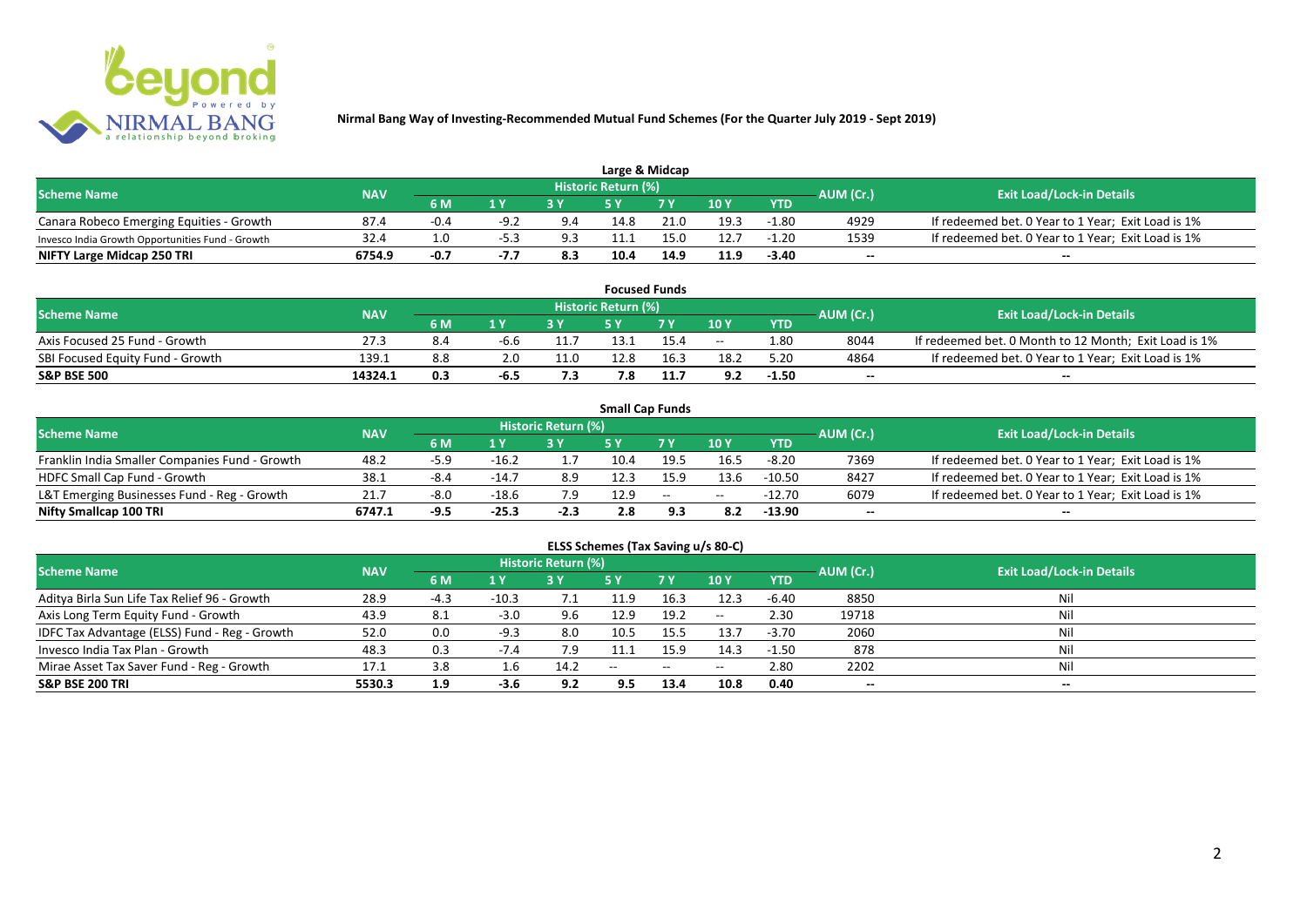

| <b>Contra/Value Fund</b>                  |            |           |        |                     |      |      |               |            |           |                                                    |  |  |  |
|-------------------------------------------|------------|-----------|--------|---------------------|------|------|---------------|------------|-----------|----------------------------------------------------|--|--|--|
| <b>Scheme Name</b>                        | <b>NAV</b> |           |        | Historic Return (%) |      |      |               |            | AUM (Cr.) | <b>Exit Load/Lock-in Details</b>                   |  |  |  |
|                                           |            | <b>6M</b> | 1 Y    |                     |      |      | $\sqrt{10}$ Y | <b>YTD</b> |           |                                                    |  |  |  |
| Kotak India EQ Contra Fund - Reg - Growth | 50.4       |           | $-3.9$ | 10.2                | 10.2 | 13.8 | 11.6          | 0.60       | 865       | If redeemed bet. 0 Year to 1 Year; Exit Load is 1% |  |  |  |
| Invesco India Contra Fund - Growth        | 45.1       | 0.3       | $-7.4$ | 10 <sub>c</sub>     | 12.5 |      | 13.8          | $-2.60$    | 4027      | If redeemed bet. 0 Year to 1 Year; Exit Load is 1% |  |  |  |
| UTI Value Opportunities Fund - Growth     | 58.1       | 0.8       | -b.b   | 5.6                 | 6.3  | 10.9 | 11.0          | $-0.50$    | 4493      | If redeemed bet. 0 Year to 1 Year; Exit Load is 1% |  |  |  |
| <b>S&amp;P BSE 500 TRI</b>                | 17060.8    | ⊥.⊥       | $-5.3$ | 8.6                 | 9.2  | 13.2 | 10.7          | $-0.70$    | --        | $- -$                                              |  |  |  |

| Sector/Thematic                                                           |            |        |        |                            |           |           |         |            |           |                                                    |  |  |  |
|---------------------------------------------------------------------------|------------|--------|--------|----------------------------|-----------|-----------|---------|------------|-----------|----------------------------------------------------|--|--|--|
| <b>Scheme Name</b>                                                        | <b>NAV</b> |        |        | <b>Historic Return (%)</b> |           |           |         |            | AUM (Cr.) | <b>Exit Load/Lock-in Details</b>                   |  |  |  |
|                                                                           |            | 6 M    | 1 Y    | 3Y                         | <b>5Y</b> | <b>7Y</b> | 10Y     | <b>YTD</b> |           |                                                    |  |  |  |
| Canara Robeco Consumer Trends Fund - Reg - Growth                         | 37.2       | $-0.7$ | $-5.0$ | 9.9                        | 13.1      | 15.7      | $- -$ . | $-1.20$    | 337       | If redeemed bet. 0 Year to 1 Year; Exit Load is 1% |  |  |  |
| Mirae Asset Great Consumer Fund - Growth                                  | 32.3       | $-3.3$ | $-6.1$ | 11.1                       | 12.4      | 16.1      | $- -$   | $-5.90$    | 802       | If redeemed bet. 0 Year to 1 Year; Exit Load is 1% |  |  |  |
| <b>ICICI Prudential Technology Fund - Growth</b>                          | 58.7       | $-2.5$ | 2.0    | 13.4                       | 10.9      | 18.8      | 18.5    | 3.60       | 445       | If redeemed bet. 0 Day to 15 Day; Exit Load is 1%  |  |  |  |
| Reliance Pharma Fund - Growth                                             | 138.7      | $-8.5$ | $-5.1$ | $-0.5$                     | 6.4       | 12.5      | 17.1    | $-7.20$    | 2420      | If redeemed bet. 0 Year to 1 Year; Exit Load is 1% |  |  |  |
| ICICI Prudential Banking and Financial Services Fund -<br>Retail - Growth | 63.3       | 7.0    | 1.7    | 12.9                       | 15.9      | 19.7      | 17.6    | 4.10       | 3354      | If redeemed bet. 0 Day to 15 Day; Exit Load is 1%  |  |  |  |
| Reliance Banking Fund - Growth                                            | 270.1      | 4.2    | $-3.3$ | 12.6                       | 12.7      | 15.8      | 15.7    | 2.00       | 3203      | If redeemed bet. 0 Year to 1 Year; Exit Load is 1% |  |  |  |
| <b>S&amp;P BSE 500 TRI</b>                                                | 17060.8    | 1.1    | $-5.3$ | 8.6                        | 9.2       | 13.2      | 10.7    | $-0.70$    | --        | --                                                 |  |  |  |

| <b>Dynamic Asset Allocation Funds</b>            |            |        |        |                            |               |            |       |            |                          |                                                         |  |  |  |
|--------------------------------------------------|------------|--------|--------|----------------------------|---------------|------------|-------|------------|--------------------------|---------------------------------------------------------|--|--|--|
| <b>Scheme Name</b>                               | <b>NAV</b> |        |        | <b>Historic Return (%)</b> |               |            |       |            | AUM (Cr.)                | <b>Exit Load/Lock-in Details</b>                        |  |  |  |
|                                                  |            | 6 M    | 1 Y    | 3Y                         | 5 Y           | <b>7Y</b>  | 10Y   | <b>YTD</b> |                          |                                                         |  |  |  |
| ICICI Prudential Balanced Advantage Fund - Reg - | 35.3       | 3.6    | 3.8    | 7.4                        | 9.3           | 13.1       | 12.2  | 2.60       | 28709                    | If redeemed bet. 0 Year to 1 Year; Exit Load is 1%      |  |  |  |
| Growth                                           |            |        |        |                            |               |            |       |            |                          |                                                         |  |  |  |
| Invesco India Dynamic Equity Fund - Growth       | 28.6       | 3.7    | $-2.4$ |                            | 9.1           | 13.3       | 11.6  | 3.60       | 966                      | If redeemed bet. 0 Month to 3 Month; Exit Load is 0.25% |  |  |  |
| Reliance Balanced Advantage Fund - Growth        | 89.8       | 3.2    | 3.0    | 8.7                        | 9.2           | 13.4       | 11.6  | 3.10       | 2040                     | If redeemed bet. 0 Month to 12 Month; Exit Load is 1%   |  |  |  |
| SBI Dynamic Asset Allocation Fund - Reg - Growth | 13.2       | $-0.1$ | $-0.5$ | 6.8                        | $\sim$ $\sim$ | $\sim$ $-$ | $- -$ | 0.70       | 687                      | If redeemed bet. 0 Month to 12 Month; Exit Load is 1%   |  |  |  |
| NIFTY 50 Hybrid Composite Debt 65:35 Index       | 9846.8     | 5.1    | 4.0    | 9.5                        | 9.2           | 11.5       | 9.9   | 5.00       | $\overline{\phantom{a}}$ | $- -$                                                   |  |  |  |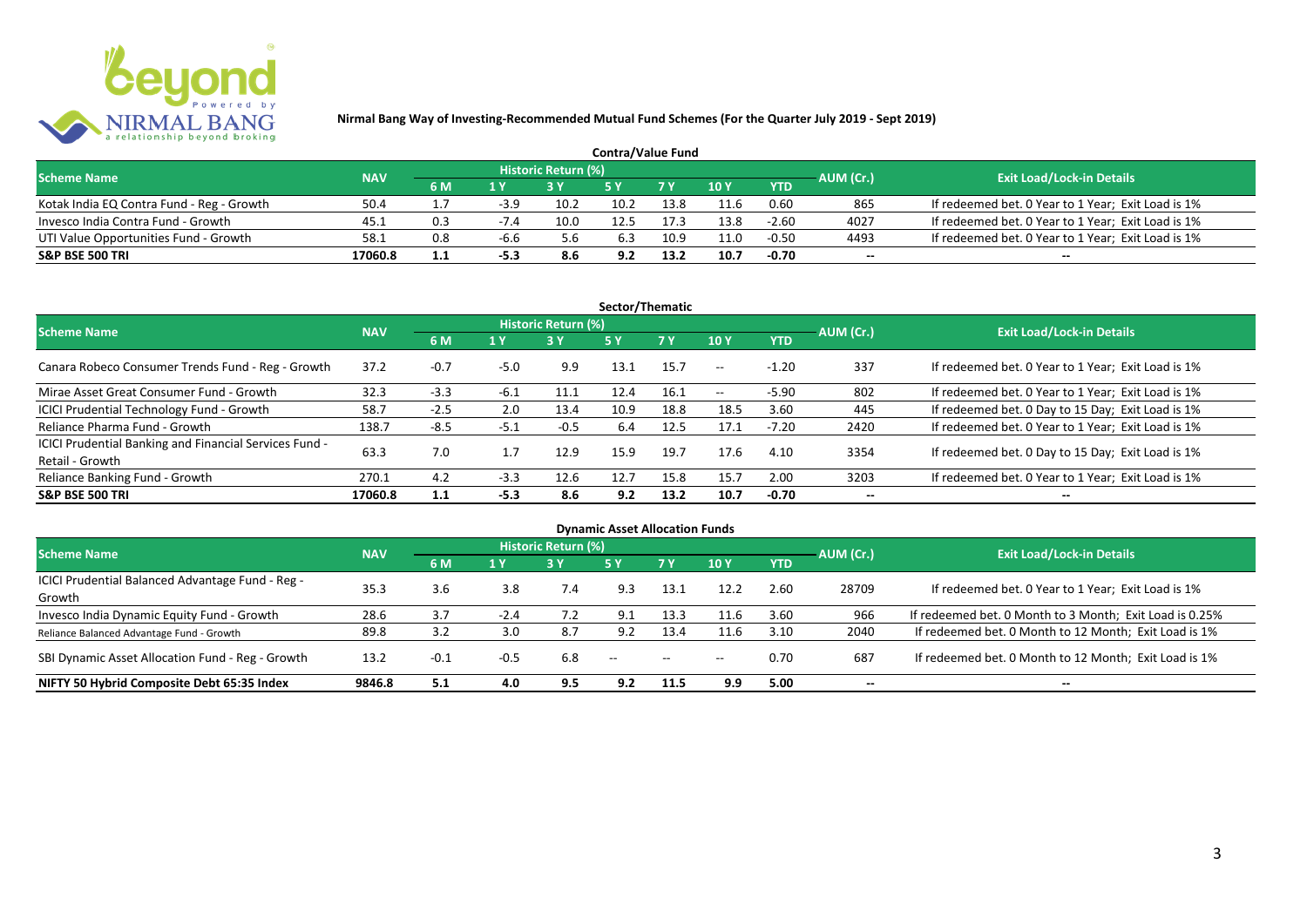

|                                                 |            |     |                         |                     | <b>Hybrid Aggressive</b> |                          |       |            |           |                                                       |
|-------------------------------------------------|------------|-----|-------------------------|---------------------|--------------------------|--------------------------|-------|------------|-----------|-------------------------------------------------------|
| <b>Scheme Name</b>                              | <b>NAV</b> |     |                         | Historic Return (%) |                          |                          |       |            | AUM (Cr.) | <b>Exit Load/Lock-in Details</b>                      |
|                                                 |            | 6 M | $\mathbf{A} \mathbf{V}$ |                     | '5 Y                     | 7 Y                      | 10Y   | <b>YTD</b> |           |                                                       |
| HDFC Hybrid Equity Fund - Growth                | 52.7       | 3.0 | 0.9                     | 6.2                 | 6.4                      | 10.8                     | 9.9   | 2.50       | 22221     | If redeemed bet. 0 Year to 1 Year; Exit Load is 1%    |
| ICICI Prudential Equity & Debt Fund - Growth    | 131.5      | 4.3 | 2.6                     | 9.1                 | 10.8                     | 15.3                     | 14.0  | 2.70       | 25617     | If redeemed bet. 0 Year to 1 Year; Exit Load is 1%    |
| Mirae Asset Hybrid - Equity Fund - Reg - Growth | 14.5       | 4.2 |                         | 9.8                 | $- -$                    | $\overline{\phantom{m}}$ | $- -$ | 3.80       | 2196      | If redeemed bet. 0 Year to 1 Year; Exit Load is 1%    |
| SBI Equity Hybrid Fund - Growth                 | 134.7      | 6.9 | 4.3                     | 8.9                 |                          |                          | 12.2  | 5.0C       | 29832     | If redeemed bet. 0 Month to 12 Month; Exit Load is 1% |
| Canara Robeco Equity Hybrid Fund - Growth       | 154.8      | 2.8 | 0.5                     | 8.7                 | 10.6                     | $13.3^{\circ}$           | 12.7  | 2.90       | 2316      | If redeemed bet. 0 Year to 1 Year; Exit Load is 1%    |
| NIFTY 50 Hybrid Composite Debt 65:35 Index      | 9846.8     | 5.1 | 4.0                     | 9.5                 | 9.2                      | 11.5                     | 9.9   | 5.00       | $- -$     | $- -$                                                 |

| Arbitrage Fund                             |            |     |     |                            |     |    |     |            |           |                                                         |  |  |  |
|--------------------------------------------|------------|-----|-----|----------------------------|-----|----|-----|------------|-----------|---------------------------------------------------------|--|--|--|
| <b>Scheme Name</b>                         | <b>NAV</b> |     |     | <b>Historic Return (%)</b> |     |    |     |            | AUM (Cr.) | <b>Exit Load/Lock-in Details</b>                        |  |  |  |
|                                            |            | 1 M | 3 M | 6 M                        |     | 2V | эv  | <b>YTD</b> |           |                                                         |  |  |  |
| IDFC Arbitrage Fund - Reg - Growth         | 23.9       | 8.6 |     |                            | 6.8 |    |     | 7.00       | 5498      | If redeemed bet. 0 Month to 1 Month; Exit Load is 0.25% |  |  |  |
| Kotak Equity Arbitrage Fund - Reg - Growth | 27.0       |     | 6.8 | 6.7                        | 6.6 |    |     | 6.70       | 13769     | If redeemed bet. 0 Day to 30 Day; Exit Load is 0.25%    |  |  |  |
| Reliance Arbitrage Fund - Growth           | 19.4       | 8.1 |     | 7.0                        | 6.7 |    | 6.4 | 6.90       | 8759      | If redeemed bet. 0 Month to 1 Month; Exit Load is 0.25% |  |  |  |

|                                          |            |       |               |                     | <b>Equity Saver</b> |                                                                                                   |                          |            |           |                                                       |
|------------------------------------------|------------|-------|---------------|---------------------|---------------------|---------------------------------------------------------------------------------------------------|--------------------------|------------|-----------|-------------------------------------------------------|
| <b>Scheme Name</b>                       | <b>NAV</b> |       |               | Historic Return (%) |                     |                                                                                                   |                          |            |           | <b>Exit Load/Lock-in Details</b>                      |
|                                          |            | 6 M   | 1 Y           |                     |                     | 7 <sub>V</sub>                                                                                    | 10Y                      | <b>YTD</b> | AUM (Cr.) |                                                       |
| Axis Equity Saver Fund - Reg - Growth    | 12.8       | 3.3   |               | b.5                 | $- -$               | $\hspace{0.05cm} \hspace{0.02cm} \hspace{0.02cm} \hspace{0.02cm} \hspace{0.02cm} \hspace{0.02cm}$ | $- -$                    | 3.10       | 766       | If redeemed bet. 0 Month to 12 Month; Exit Load is 1% |
| HDFC Equity Savings Fund - Growth        | 36.5       | 2.6   |               | 7.8                 | 8.0                 | 9.0                                                                                               | 9.2                      | 2.70       | 5422      | If redeemed bet. 0 Year to 1 Year; Exit Load is 1%    |
| Kotak Equity Savings Fund - Reg - Growth | 14.2       | 2.3   | $2.4^{\circ}$ | 6.9                 | $\sim$ $\sim$       | $\hspace{0.05cm} -\hspace{0.05cm} -\hspace{0.05cm}$                                               | $\overline{\phantom{a}}$ | 2.30       | 2122      | If redeemed bet. 0 Year to 1 Year; Exit Load is 1%    |
| CRISIL Hybrid 50+50 - Moderate Index*    | $- -$      | $- -$ |               | $- -$               | --                  |                                                                                                   |                          | --         | --        | $- -$                                                 |

|                                           |            |           |     |                     |     | <b>Liquid Funds</b>      |            |                 |           |                                  |
|-------------------------------------------|------------|-----------|-----|---------------------|-----|--------------------------|------------|-----------------|-----------|----------------------------------|
| <b>Scheme Name</b>                        | <b>NAV</b> |           |     | Historic Return (%) |     |                          | <b>YTM</b> | Avg             | AUM (Cr.) | <b>Exit Load/Lock-in Details</b> |
|                                           |            | <b>1W</b> | 2 W | M                   | 3 M | 1Y                       |            | <b>Maturity</b> |           |                                  |
| Axis Liquid Fund - Growth                 | 2113.4     | 6.5       | 6.3 | 6.8                 | 6.9 | 7.4                      | 6.5        | 0.11            | 27255     | Nil                              |
| IDFC Cash Fund - Reg - Growth             | 2308.1     | 6.2       |     | 6.3                 | 6.6 |                          | 6.3        | 0.08            | 10199     | Nil                              |
| Kotak Liquid Scheme - Reg - Growth        | 3858.9     | 6.3       | 6.1 | 6.5                 | 6.8 | 7.3                      | 6.5        | 0.10            | 29065     | Nil                              |
| Mirae Asset Cash Management Fund - Growth | 1995.4     | 6.3       |     | 6.7                 | 6.8 | 7.4                      | 6.4        | 0.11            | 3033      | Nil                              |
| <b>CRISIL Liquid Fund Index</b>           | $- -$      | 6.6       | 6.3 | 7.0                 | 7.3 | $\overline{\phantom{a}}$ | $- -$      | $- -$           | $- -$     | $- -$                            |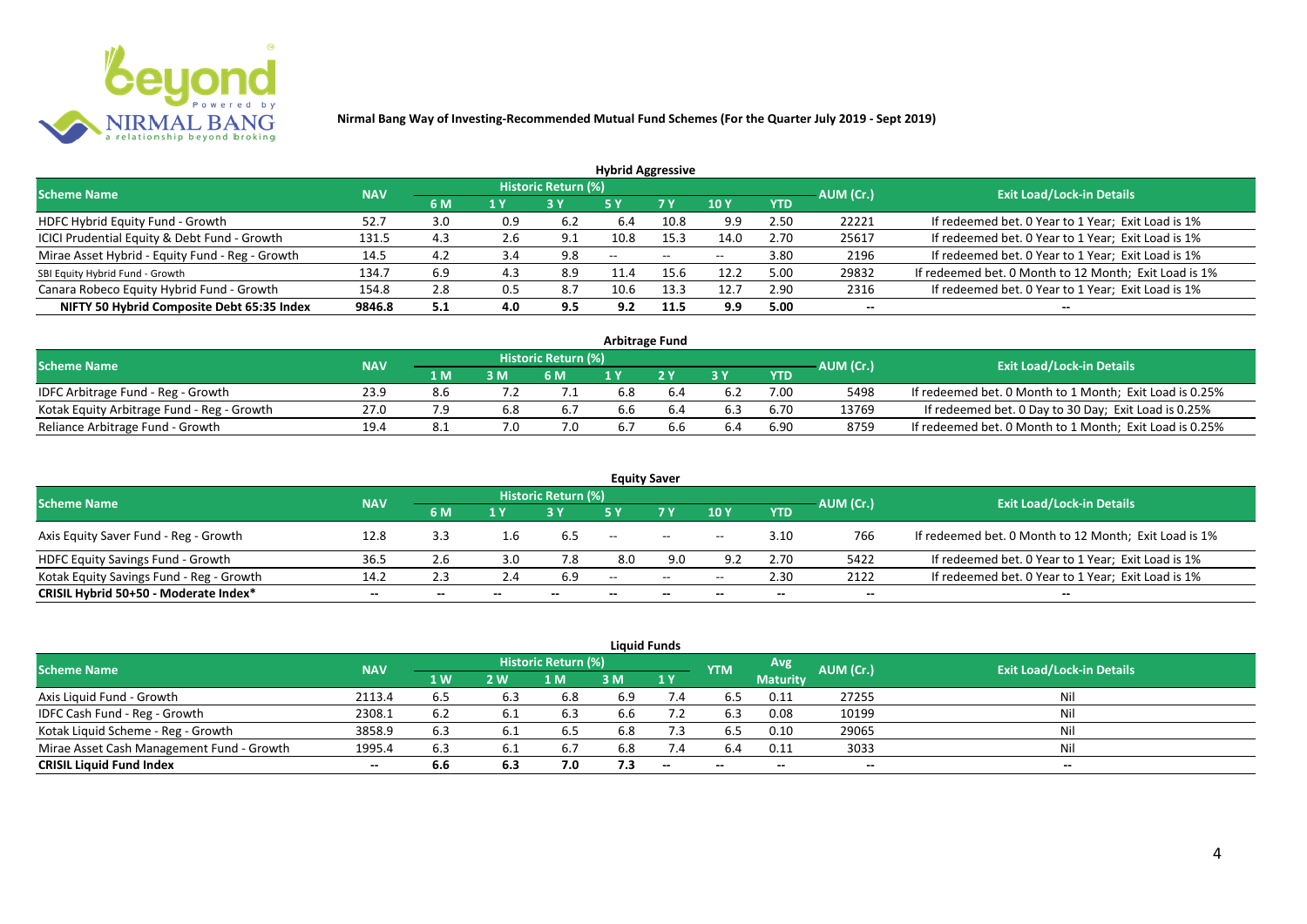

|                                               |            |      |     |                            | <b>Ultra Short Fund</b> |        |            |                 |           |                                  |
|-----------------------------------------------|------------|------|-----|----------------------------|-------------------------|--------|------------|-----------------|-----------|----------------------------------|
| <b>Scheme Name</b>                            | <b>NAV</b> |      |     | <b>Historic Return (%)</b> |                         |        | <b>YTM</b> | Avg             | AUM (Cr.) | <b>Exit Load/Lock-in Details</b> |
|                                               |            | 1 M  | 3 M | 6 M                        | 1 Y                     |        |            | <b>Maturity</b> |           |                                  |
| HDFC Ultra Short Term Fund - Reg - Growth     | 10.7       | 9.9  | 8.6 | 8.4                        | $-$                     | $\sim$ | ٠3         | 0.50            | 6847      | Nil                              |
| IDFC Ultra Short Term Fund - Reg - Growth     | 10.9       | 9.6  | 8.9 |                            | 8.5                     | $\sim$ |            | 0.46            | 2858      | Nil                              |
| SBI Magnum Ultra Short Duration Fund - Growth | 4256.6     | 10.0 | 8.6 |                            | 8.5                     |        |            | 0.50            | 7858      | Nil                              |
| <b>NIFTY Ultra Short Duration Debt Index</b>  | 3886.7     | 9.2  | 8.5 | 8.2                        | 8.5                     | 7.6    | $- -$      | $- -$           | $- -$     | $- -$                            |

| <b>Money Market Fund</b>                                   |            |      |     |                     |                          |     |            |                 |           |                                  |  |  |  |  |
|------------------------------------------------------------|------------|------|-----|---------------------|--------------------------|-----|------------|-----------------|-----------|----------------------------------|--|--|--|--|
| <b>Scheme Name</b>                                         | <b>NAV</b> |      |     | Historic Return (%) |                          |     | <b>YTM</b> | Avg             | AUM (Cr.) | <b>Exit Load/Lock-in Details</b> |  |  |  |  |
|                                                            |            | 1 M  | 3M  | 6 M                 | 1Y                       | 3 Y |            | <b>Maturity</b> |           |                                  |  |  |  |  |
| Aditya Birla Sun Life Money Manager Fund - Reg -<br>Growth | 257.4      | 10.8 | 9.4 | 8.7                 | 8.7                      | 7.6 |            | 0.56            | 11329     | Nil                              |  |  |  |  |
| ICICI Prudential Money Market Fund - Reg - Growth          | 265.9      | 10.0 | 8.9 | 8.4                 | 8.4                      | 7.4 | 7.1        | 0.40            | 8776      | Nil                              |  |  |  |  |
| Reliance Money Market Fund - Growth                        | 2902.8     | 10.2 | 9.2 | 8.6                 | 8.7                      | 7.5 | 7.2        | 0.45            | 3277      | Nil                              |  |  |  |  |
| UTI Money Market Fund - Reg - Growth                       | 2157.9     | 10.4 | 9.1 | 8.6                 | 8.6                      | 7.5 | 7.3        | 0.69            | 5786      | Nil                              |  |  |  |  |
| <b>CRISIL Liquid Fund Index</b>                            | $- -$      | 7.0  | 7.3 | $- -$               | $\overline{\phantom{a}}$ | --  | $- -$      | $- -$           | $- -$     | $\overline{\phantom{a}}$         |  |  |  |  |

| <b>Short Term Fund</b>                          |            |      |      |                            |     |    |            |                 |           |                                  |  |  |  |  |
|-------------------------------------------------|------------|------|------|----------------------------|-----|----|------------|-----------------|-----------|----------------------------------|--|--|--|--|
| <b>Scheme Name</b>                              | <b>NAV</b> |      |      | <b>Historic Return (%)</b> |     |    | <b>YTM</b> | Avg             | AUM (Cr.) | <b>Exit Load/Lock-in Details</b> |  |  |  |  |
|                                                 |            | 1 M  | 3 M  | 6 M                        |     | 3Y |            | <b>Maturity</b> |           |                                  |  |  |  |  |
| HDFC Short Term Debt Fund - Growth              | 21.3       | 15.7 | 12.2 | 10.3                       | 9.2 |    | 8.0        | 2.32            | 7992      | Nil                              |  |  |  |  |
| IDFC Bond Fund - Short Term Plan - Reg - Growth | 39.3       | 17.0 | 12.3 | 10.6                       | 9.7 |    |            | 2.16            | 8021      | Nil                              |  |  |  |  |
| Kotak Bond Short Term Plan - Reg - Growth       | 36.0       | 16.9 | 13.2 | 10.7                       | 9.5 |    |            | 2.80            | 9143      | Nil                              |  |  |  |  |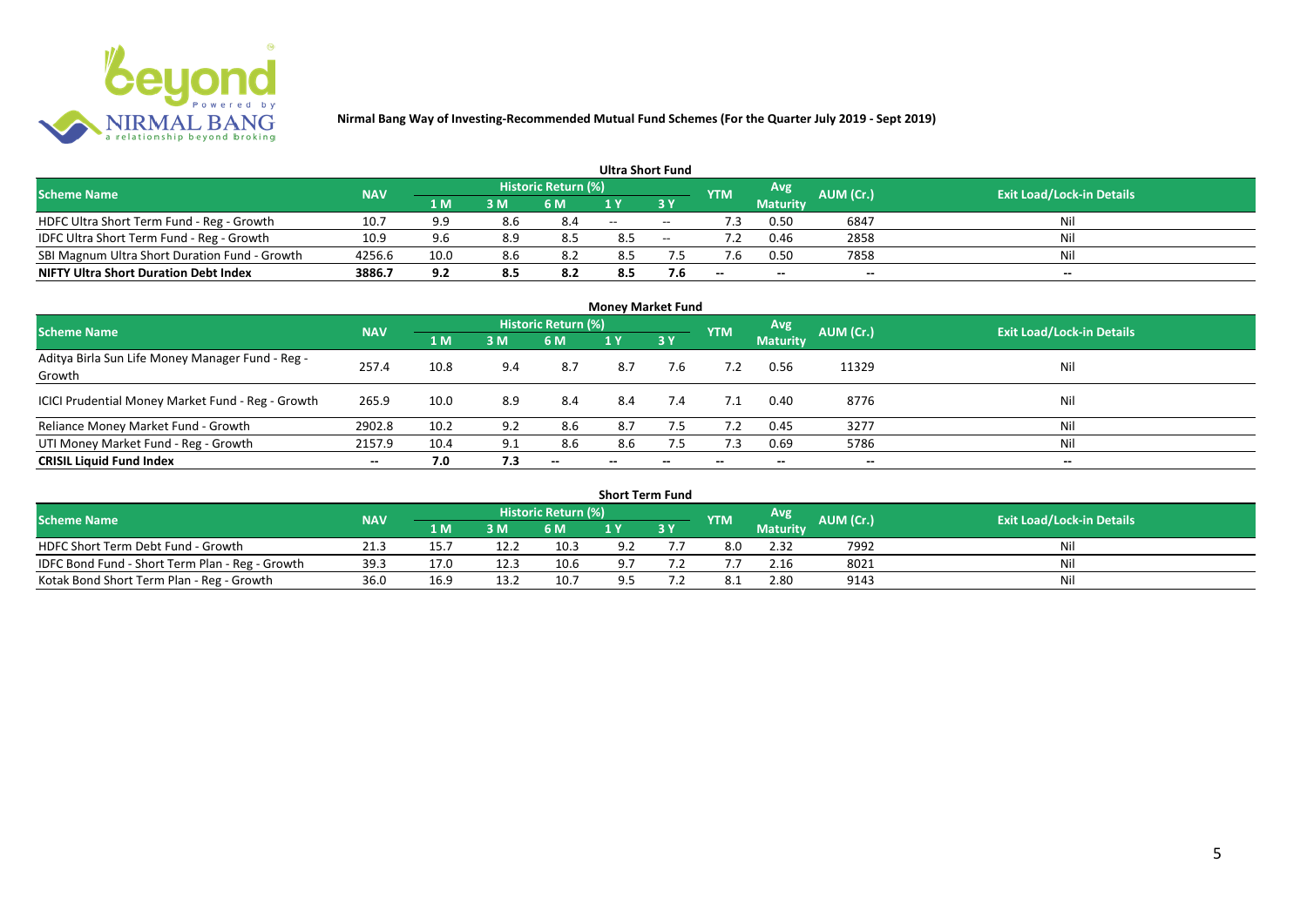

| <b>Low Duration Fund</b>                  |            |      |     |                            |     |  |            |          |           |                                  |  |  |  |  |
|-------------------------------------------|------------|------|-----|----------------------------|-----|--|------------|----------|-----------|----------------------------------|--|--|--|--|
| <b>Scheme Name</b>                        | <b>NAV</b> |      |     | <b>Historic Return (%)</b> |     |  | <b>YTM</b> | Avg      | AUM (Cr.) | <b>Exit Load/Lock-in Details</b> |  |  |  |  |
|                                           |            | 1 M  | 3 M | 6 M                        | 1 Y |  |            | Maturity |           |                                  |  |  |  |  |
| <b>HDFC Low Duration Fund - Growth</b>    | 40.2       | 10.9 | Q 2 | 8.4                        | 8.0 |  |            | 0.87     | 15150     | Nil                              |  |  |  |  |
| Canara Robeco Savings Fund - Reg - Growth | 30.1       | 11.5 |     | 8.6                        | 8.2 |  | '.4        | 0.83     | 1060      | Nil                              |  |  |  |  |
| IDFC Low Duration Fund - Reg - Growth     | 27.2       | 11.5 | 9.6 | 8.9                        | 8.5 |  |            | 0.79     | 3890      | Nil                              |  |  |  |  |

| <b>Banking &amp; PSU Bond Funds</b>            |                                                                                                                                                    |      |      |      |      |     |     |                 |      |    |  |  |  |  |  |
|------------------------------------------------|----------------------------------------------------------------------------------------------------------------------------------------------------|------|------|------|------|-----|-----|-----------------|------|----|--|--|--|--|--|
|                                                | <b>Historic Return (%)</b><br><b>Avg</b><br><b>AUM (Cr.)</b><br><b>Exit Load/Lock-in Details</b><br><b>Scheme Name</b><br><b>NAV</b><br><b>YTM</b> |      |      |      |      |     |     |                 |      |    |  |  |  |  |  |
|                                                |                                                                                                                                                    | 1 M  | 3 M  | 6 M  |      | 3 Y |     | <b>Maturity</b> |      |    |  |  |  |  |  |
| HDFC Banking and PSU Debt Fund - Reg - Growth  | 15.5                                                                                                                                               |      | 13.4 | 11.2 | 9.8  |     |     | 2.84            | 3187 | Ni |  |  |  |  |  |
| Kotak Banking and PSU Debt Fund - Reg - Growth | 44.1                                                                                                                                               | 20.5 | 16.9 | 12.9 | 11.0 |     | 7.9 | 4.27            | 1790 |    |  |  |  |  |  |
| IDFC Banking & PSU Debt Fund - Reg - Growth    | 16.7                                                                                                                                               | 21.6 | 15.7 | 13.1 |      |     |     | 3.62            | 6718 | Ni |  |  |  |  |  |

| <b>Corporate Bond Funds</b>                         |            |      |      |                     |      |            |            |                 |           |                                  |  |  |  |  |
|-----------------------------------------------------|------------|------|------|---------------------|------|------------|------------|-----------------|-----------|----------------------------------|--|--|--|--|
| <b>Scheme Name</b>                                  | <b>NAV</b> |      |      | Historic Return (%) |      |            | <b>YTM</b> | Avg             | AUM (Cr.) | <b>Exit Load/Lock-in Details</b> |  |  |  |  |
|                                                     |            | 1 M  | 3 M  | 6 M                 |      | <b>3 Y</b> |            | <b>Maturity</b> |           |                                  |  |  |  |  |
| ICICI Prudential Corporate Bond Fund - Reg - Growth | 19.7       | 16.3 | 12.4 | 11.0                | 9.4  | 7.6        | -8.1       | 2.16            | 7143      | Nil                              |  |  |  |  |
| HDFC Corporate Bond Fund - Growth                   | 21.7       | 21.1 | 15.8 | 12.9                | 10.9 | 8.1        | 7.9        | 4.21            | 12258     | Nil                              |  |  |  |  |
| Kotak Corporate Bond Fund - Std - Growth            | 2551.2     | 15.3 | 11.5 | 10.2                | 9.3  | 8.0        | 7.9        | 1.61            | 2149      | Nil                              |  |  |  |  |